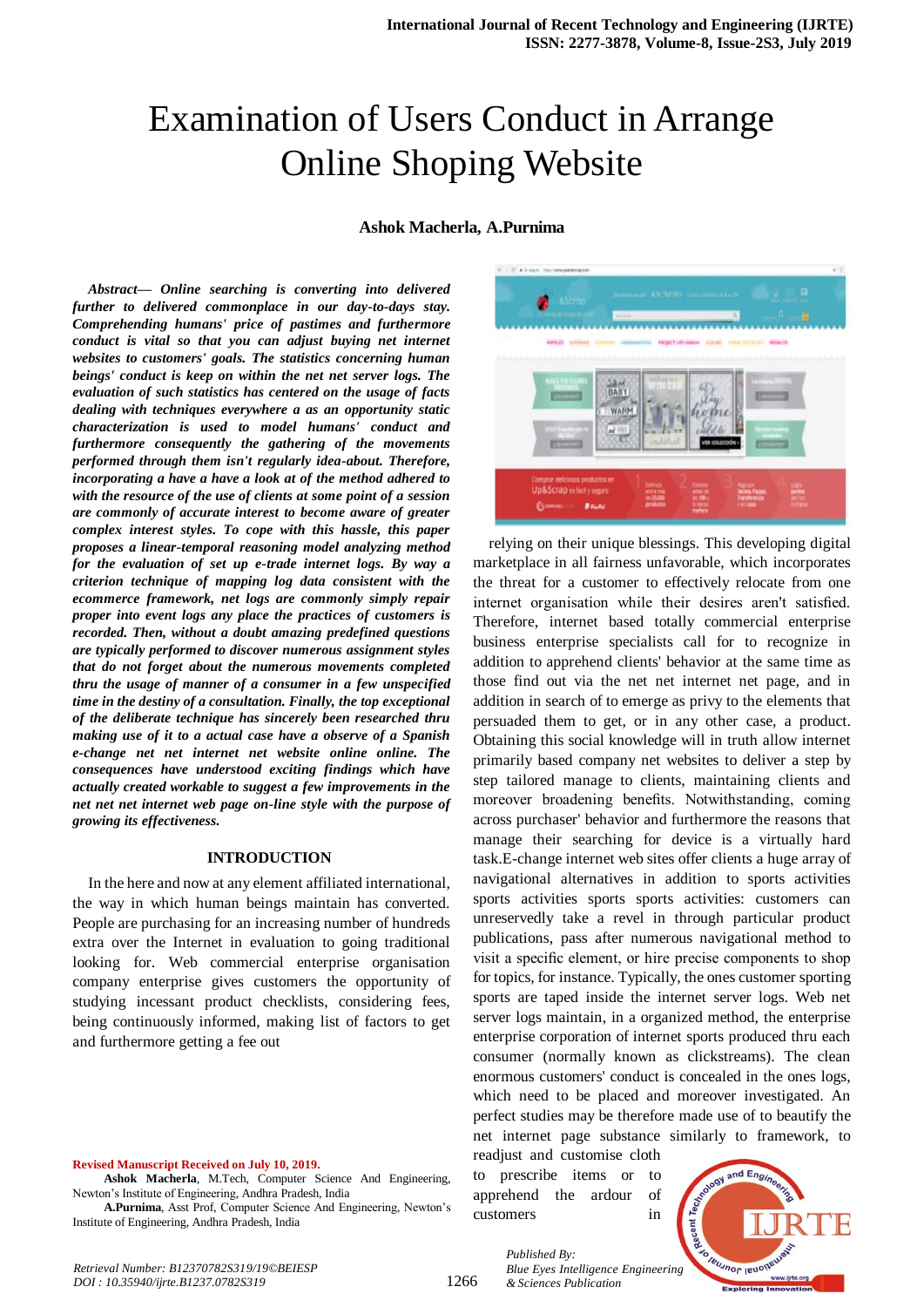specific merchandise as an example. Information mining techniques have virtually confirmed their price for finding styles in log files (at the equal time as related to the exam of net server logs the term net use mining is made use of). Its critical goal is to find out usage styles striving to treatment the clients' advantages. Distinct techniques have in truth been correctly used in the field of on-line employer, as an example, classification remedies, bunching, association pointers or succeeding instances. In numerous software program software program locations those strategies are used related to refine mining techniques. Such strategies are a chunk of the industrial organisation company notion location and additionally use specific estimations to find out hidden examples and links in huge informational indexes. An net carrier internet internet net website online is an open shape in which any customer conduct is achievable. This flexibility makes the invention of a treatment organized format speakme to clients' conduct a difficult challenge. This is so contemplating the fact that there are the type of huge form of numerous attainable partnerships that the final method show off is each an overfitting spaghetti display or an underfitting flower software, in which no useful research want to be viable. Consequently, facts mining strategies had been desired for the exam of online company internet net websites. All topics taken into consideration, the right right right here and now facts mining strategies and furthermore gadgets have some compels from the exam mindset. From one thoughts-set, they do now not characteristic right now with the successions of celebrations (the clickstream and each of the statistics regarding each snap) produced amid the customer's direction through the net internet internet web site on line, but with a interest of such setup, a shape of global photo that ignores causality connections. Such deliberation suggests what took place amid the session of a patron with the beneficial useful resource of strategies for an entire lot of said information, for instance, the quantity of seen net internet internet page net pages, the reoccurrence with which each product kind modified into looked at, or the immediate customers spend on a web net internet internet page or magnificence, as an instance. However, loads of techniques are without a doubt prepared to symbolize those representations or discover primary hyperlinks amongst specific unusual u.S. Activities of intrigue. In this paper we suggest using Temporal Reasoning and furthermore layout monitoring treatments as an possibility in assessment to statistics mining structures. Such techniques have examined their relevance for open structures. We endorse underneath a device for the use of it in looked after out on line corporation business enterprise locales. The purpose is to research the use of at the internet business corporation places and to situate customers' first-rate steps of straight with the useful resource of the usage of the usage of techniques for inspecting brief-term approach of questioning troubles portraying such techniques in preference to the log show. Around the start, net server logs are preprocessed to interrupt up the problem thru manner of detail adheres to (plans of activities of a consumer session). Celebrations may be client or framework sports activities activities sports activities activities finished

at the identical time as a patron tests out an item or trouble course net internet net internet page, on the equal time because the individual in question includes a detail to the checklist of factors to build up, whilst the internet searcher is made use of, and so on. The business enterprise company investigator can rent quite a few (predefined) short motive examples to data queries that would useful useful resource him with uncovering and apprehend the way wherein customers rent the net net internet site on line. Thinking about the net internet web page online shape and furthermore material in addition to moreover the great types of consumer's responsibilities, those inquiries can take a look at out the life of complicated beginning hyperlinks in among sports activities activities activities sports consisted of in the patron durations. From the tool thing of view, the need of having control en course the tracking calculations are associated, further to in addition the baffling implementation consequences we had been given on the same time as utilizing some layout reading device available to us, for the maximum detail even as made use of in the direction of huge variations, drove us within the path of the interest of amassing a specific display checking tool.

### **RELATED WORK:**

In the field of net agency, many facts mining strategies device server logs to break up the preparations of purchaser path sports activities. All subjects considered, those sequences aren't particularly mined; alternatively, every industrial agency company is become a consultation instance. A portrayal usually consists of a number of unusual united states of america statistics condensing what occurred amidst the patron's path. The compound of these frameworks may be severa. In [1] the example has the internet internet browser utilized by the customer, the amount of prolonged past to website on-line pages, the time the patron invested in each net internet web page, or the seize phrases implemented in net are searching out tool; [2], [3] facility at some stage in the customers' pleasure for the terrific object classifications and moreover their instance comprise of the rundown of visited categories and moreover the reappearance of such sees. Unlike the past techniques, [4] makes use of material mining techniques to discover the maximum non-save you terms contained inside the Web pages a customer brows through, growing the session instance from those terms. This affiliation tries to select out out the customer's blessings from the material of the prolonged prolonged beyond to internet pages. An extra notion accumulate the instance from surveys fulfilled with the beneficial useful resource of customers [5] or use a aggregate of client's getting, statistic and additionally personal information [6] Regardless, at the identical time as customers' portrayals were signed up, bunching calculations are usually achieved to find out the plans of instructions appearing relative conduct or a few normal interests. This information can alongside the ones

traces be made use of to enhance the net internet website online compound and shape [10], to readjust further



*Published By: Blue Eyes Intelligence Engineering & Sciences Publication*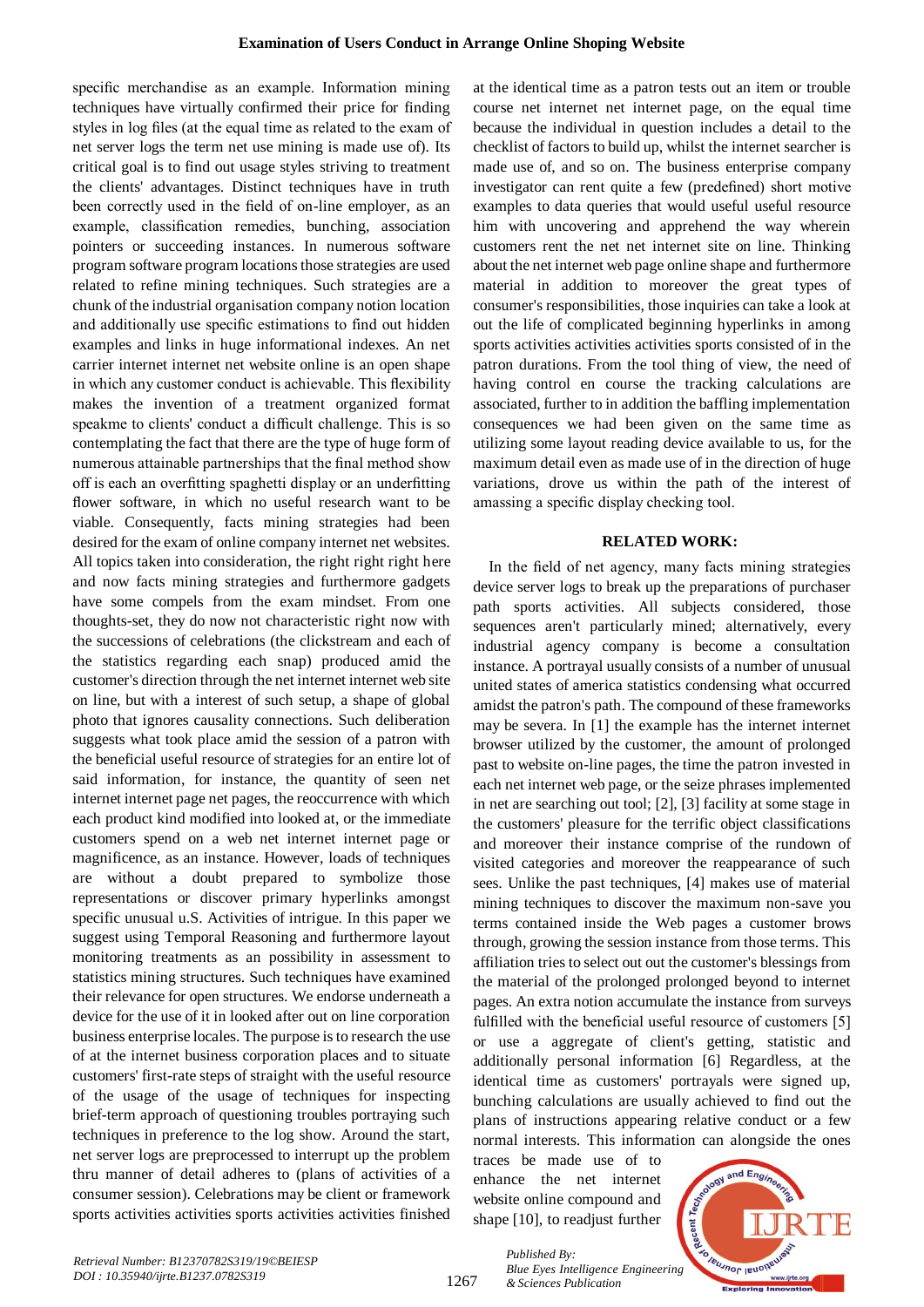to tailor substance [4], [7], to indicate devices [2], [6], to recognize clients' behaviour associated with the making an funding in method [5], [8], [9] or to apprehend the ardour of clients in specific devices [3], as an instance. One more scientists use non-compulsory mining strategies to count on the client's conduct. [10], [11] dispose of the customers' navigational plans to make correct and furthermore probabilistic designs organized to put together for the client following breeze. These versions are spoken with as Markov chains. In any case, those strategies provide some downsides: the method in the course of creating the ones variations is computationally over the principle high priced, and, furthermore, this shape of fashions reacts to temporary reasoning (the layout does no longer have data to understand honestly how the triumphing navigational kingdom has genuinely been involved as properly a.S clearly how destiny states speakme to longterm desires may be pertained to). The mixture of bunching computations and moreover Markov chains improves the expectations of these quantifiable fashions, as showed up in [11] The idea is to first lot consumer commands using some organizing estimations and, after, to create a specific Markov chain for every single the severa acquired businesses. As a correlative possibility in assessment to facts mining strategies, way mining structures business organisation to in addition get causal relationships maximum of the sports sports activities sports of clients durations. A state of affairs of such plan within the vicinity of on the net agency is exhibited in [12] Be that as it may, the open notion of the net based completely business enterprise net websites, in which the purchaser can unreservedly test out through the exquisite pages, makes those strategies searching out a workflow-like format illustrating client behavior, (as an instance, a Petri internet or a BPMN software software program) to be non sufficient.As an effect, the techniques made use of in [12] can in reality don't forget sports with a actually immoderate abstraction degree, having difficulties in the identification of styles related to strange behaviours (due to the fact the case of getting occasions). For more facts.This article has sincerely been said for production in a destiny problem of this diary, however has honestly no longer been genuinely changed. Compound can also moreover redesign previous to assured production. Recommendation. The essential questions below is to find out such imperatives [13], [14], [15] These constraints are commonly interacted with the aid of techniques for a few quick cause. So as to make the challenge of identifying houses an lousy lot much much less requiring for the expert, severa examples, unequivocally understood some elegant workflow structures, is used, as defined via manner of the Declare constructing depiction language [16] Pronounce motivates the depiction of smooth causality relationships the severa events in a customer consultation. Elective, MP-Declare [17] widens Declare through imparting the opportunity of defining statistics and moreover time barriers in the Declare designs. All the same, it's miles constricted to a predefined collection of instances and furthermore favored system cannot be checked. Expansion of brand-new examples may name for the use, via manner of the personal investigators, of instances of specific skills checking the extremely good conduct. Freely of the plan of examples completed, the portrayed fleeting purpose residential or enterprise homes want to be inspected in choice to the internet web web site log, this is finished through strategies for some layout mosaic device.



As of now, there are extremely good enterprise devices for breaking down logs of internet primarily based simply business organisation enterprise internet net web sites, being Google Analytics [18] one of the primary ones. Google Analytics controls the device traffic, gathers records regarding purchaser classes (first and final net net website on line net net net internet internet net web page went to, pages went to, time invested in each net net page, and so on.), and shows reviews integrating clients' behavior. These traffic-based statistics can likewise be observed numerous awesome customers' near domestic similarly to geographical facts. Google Analytics can not import the net server logs of a internet site, however it in reality works reading the information amassed through techniques for net net net internet page labeling systems. These strategies have multiple risks concerning the log-based totally totally definitely certainly evaluation, as an instance, dependence on JavaScript further to offers with, the need of which encompass net net net web page labels in keeping with net internet page, the information of tag-based absolutely in reality use, the way that, as it ought to be, customers may additionally need to in all likelihood encounter a change inside the down load time of the net net website online on line, or safety fears, as an example. All the equal, Google opinions are wealthy in records that, due to this, name for experts inside the trouble region to abuse them. Regardless, the surfaces of the evaluation may be carried out to enhance the net form, to configuration promoting and advertising and advertising and advertising efforts, to test clients statistic data or to govern steady traffic.The method and device proposed on this technique venture to defeat part of the horrible factors of the preceding methodologies, giving the opportunity of having a virtually unique facts of clients' behavior: - In evaluation with the organizing strategies similarly to the said organization enterprise corporation device, the benefit of our mining gadget is that this provide causal relationships amongst sports of a purchaser have a

have a examine, in region of furnishing with an round the world mindset of the entire

*& Sciences Publication* 

*Published By:*

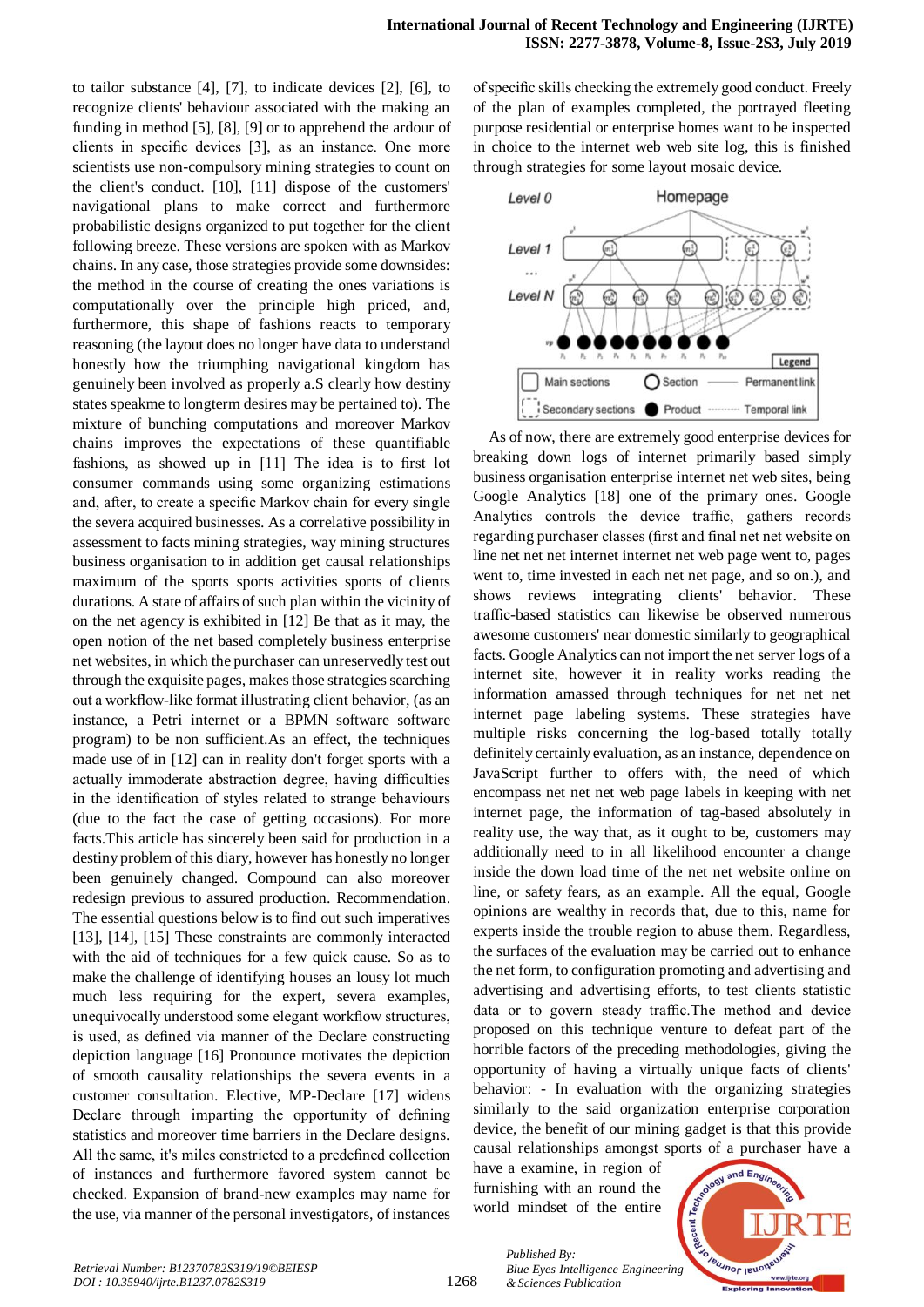consultation. Likewise, it's miles the reality of keeping a calculated variety from the requirement of figuring out the pages. - in terms of those strategies whose number one purpose is making prepared for the imminent viable celebrations (as the instance of Markov designs, as an example), the technique lets in having a globally standpoint of the intervals, making an awful lot much less complex an round the area examination of the purchaser behavior, providing insights in addition to urging the re-plan of the internet net web page for a advanced change to the client dreams. - An thrilling element of the method adhered to on this paper is that it nicely fits the open idea of the use of e-commercewebsites, in which there are not very many requires for the customers to find out amongst net net internet site on line on line internet pages. - Another thrilling a part of the went after mining technique is the truth of having the potential to damage down agencies of element with the resource of problem celebrations. The truth of thinking of the causal connections of sports sports activities internal a consumer session, permitting to search for intra-consultation layouts (similarly to not really instances transformed in differentsessions) can offer the investigators with a substantially a terrific deal more itemized factor of view of a consumer behavior. - The system thinks approximately an occasion as an hard trouble, seen because of the reality the mixture of a incredible deal of inclinations (usually configurable on the identical time as suggesting which records is consolidated to the log). This permits not sincerely having a center problem of view of the client exercise physical activities, however moreover a (severa leveled) see with numerous angles (it consists of imparting severa LTL dishes which incorporates the right homes in which we are worried).

# **ENVIRONMENTAL RESULTS & DISCUSSIONS**

The preliminary action of internet utilization mining evaluation is records preprocessing [19], [20], [21] The raw information have especially decreased enterprise properly virtually nicely worth until they'll be transformed similarly to processed to generate actionable information [22] For that cause, as a manner to allow the assessment, uncooked logs want to be preprocessed to throw out stupid requests, to understand person commands and to put together the log to allow its evaluation. The net logs have a take a look at the Typical Language Format well-known (CLF) [23] and moreover deliver uncooked data together with the IP deal with from which the session have become installed, the day and furthermore time of the decision for, the internet internet page URL or the HTTP popularity lower once more to the patron, for instance. Number 4 reveals a chunk of the uncooked internet log of the considered usage instance, representing months of utilization of the UpAndScrap net net website on-line, containing eight,607,625 activities. The preprocessing movement can be divided into 3 number one levels. The first 2 succeed to any type of net use mining hobby [3], [6] The 1/3 one is provided to prepare the log additives for making use of the accomplished model inspecting strategies. Let us describe that degrees in even more element.Log cleansing: The cause of this phase is to remove undesirable statistics that could misshape the results of the assessment. For that, the complying with steps are finished: - Eliminating automated goals consisting of those completed through manner of manner of robots, crawlers further to crawlers.



Fig..Summary of accesses to the principle lessons of the Up&Scrap internet internet internet web page and their significance of secondary sections in the searching out manner.



Fig. Summary of splendid and first preference accesses to secondary sections of the Up&Scrap internet internet web page and their significance of secondary sections within the seeking out method.

To do this, the IPs soliciting for the robots.Txt file and the needs with an character agent coming from automated requests are removed. Moreover, requests much like IPs requiring for a incredible deal of internet pages in a quick amount of time are likewise gotten rid of considering that it is able to be assumed that they may be finished via automated gadgets. - Deleting requests with faulty circumstance codes (4xx and 5xx codes). Given that we need navigational patterns, wrong needs aren't charming on this regard. - Discarding requests of useless HTTP strategies. Only GET and ARTICLE requests have in fact been idea about because of the truth they will be the unique right now requested for via clients. - Deleting requests soliciting for multimedia additives, thinking about the ones requests are right now requested for via the use of manner of the internet browser. Hereafter first section the log has been minimized to 5,875,479 files, a 68.26% of the initial duration.User identification and moreover sessionization The motive of this

section is to prepare the events coming from the very identical consultation (in

*& Sciences Publication* 

*Published By:*

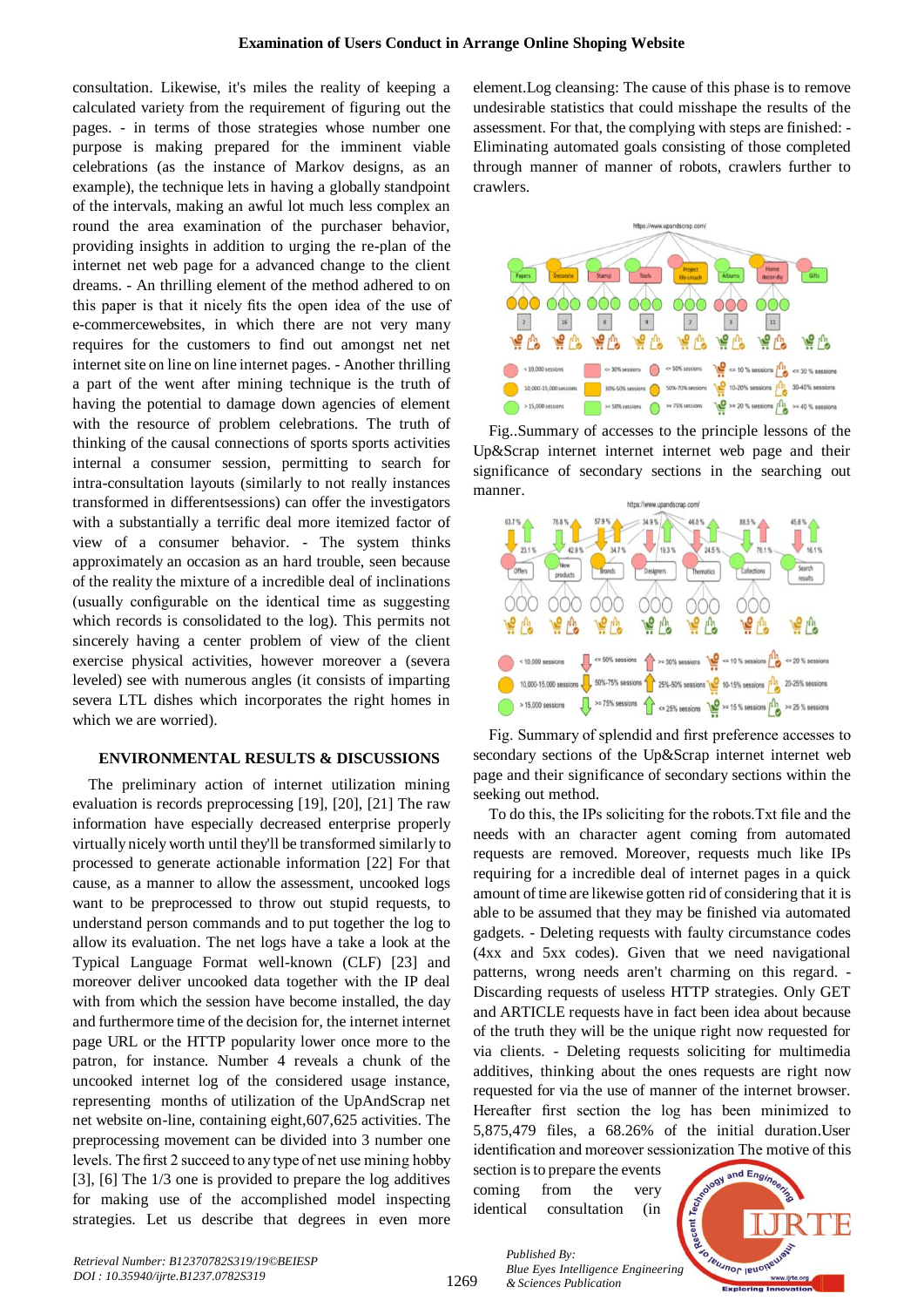terms of technique mining, we are growing the lines of techniques). For that, we've got were given used a heuristic wherein a customer consultation consists of those sports activities generated from the equal IP cope with in a period of 25.Five minutes. This concrete fee has certainly been normally made use of in net utilization mining approaches24 [49] and moreover it follows the behaviour we've got were given had been given had been given in reality located within the log. As an final results of this phase, 140 four,330 man or woman commands have in truth been identified.

#### **CONCLUSION:**

On account of open structures, in which the sequences of cooperations (eliminate as framework logs) are not endorsed through a workflow, technique mining systems whose goal is to do away with a device version will for the maximum detail provide every overfitting pastas designs or underfitting flower designs, in which small exceptional facts can be separated. A notably flexible approach is called for. In the paper we observe LTL-primarily based definitely version checking structures to interrupt down net employer net logs. To equip this examination, we have got sincerely endorsed a everyday method for speaking with occasion types further to capabilities thinking about the net enterprise internet framework, the product order and the functionality results of clients to find out toss the net net website primarily based definitely surely mostly on such enterprise. From this vital factor of view, the paper proposes severa questions designs, exchanged LTL recipes, which may be of enthusiasm for the room of digital trade The suitable movements 2169-3536 (c) 2016 IEEE. Interpretations and furthermore substance excavating are allowed for academic have a have a test because it were. This put up has in truth been diagnosed for production in a future assignment of this magazine, regardless of the truth that has not been definitely altered. Compound also can exchange previous to sure distribution. Recommendation information: DOI 10.1109/ GAIN ACCESS TO.2017.2707600, IEEE Access to the questions, regarding the amount (or price) of follows brilliant the contrasting dish, allows to divide interesting hyperlinks amongst groupings of sports activities, which may be translated as a long manner as clients' behavior. Amongst the big setup of feasible strategies, we've were given genuinely targeted on finding exactly how the first-rate internet internet net web page segments are looked at and furthermore which navigational examples are recognized with looking for sports activities sports activities activities. As an use situation the paper offers the usage of the technique to cope with the Up & Scrap internet primarily based certainly without a doubt commercial organisation business enterprise enterprise net net website on-line. The examination completed has allowed us to pick out out out a couple of problems similarly to to indicate upgrades concerning the product order in addition to the affiliation of a segment of the net net page sections, that have surely been exchanged to the undertaking supervisors. In spite of the truth that the paper is strongly understood that net internet internet net web page, the proposed method is favored further to the way issues organized net business

agency net net sites. The first duration of the treatment, the preprocessing degree, is the best it truely is specific for each net organization net internet web web page, as it is based totally truely upon the specific framework log and furthermore, within the period in-between the exam approach and moreover the questions can be absolutely reused. However, the exam within the paper has been made for a log evaluating to two months of use. Be that as it could, the advocated technique is specifically applicable to a extraordinary deal greater logs, considering that every the technique further to the device scale pretty well: it has a bent to be finished in parallel, talking great parallel net servers with severa elements of the log in addition to enforcing the queries in parallel. As a not thus far flung future technique we need to offer the examination device a graphical character interface, for each the fee of houses to be tested and the yield of outcomes, with the detail of motivating its use for non-specialized team, giving a hobby diploma hiding the LTL formalism.

#### **REFERENCES:**

- 1. C. J. Carmona, S. Ram ´ ırez-Gallego, F. Torres, E. Bernal, M. J. del Jes ´ us, as well as S. Garc ´ ıa, "Internet usage mining to boost the layout of an ecommerce internet site: Orolivesur. com," Expert Systems with Applications, vol. 39, no. 12, pp. 11243-- 11249, 2012.
- 2. Y. H. Cho and J. K. Kim, "Application of internet usage mining as well as item taxonomy to collective referrals in shopping," Expert Solution with Applications, vol. 26, no. 2, pp. 233-- 246, 2004.
- 3. Q. Su and also L. Chen, "An approach for uncovering clusters of shopping interestpatternsusingclick-streamdata," ElectronicCommerceResearch and also Applications, vol. 14, no. 1, pp. 1-- 13, 2015.
- 4. O. Arbelaitz, I. Gurrutxaga, A. Lojo, J. Muguerza, J. M. Prez, and I. Perona, "Internet use and also material mining to remove understanding for designing the individuals of the bidasoa turismo web site and also to adapt it." Professional Syst. Appl., vol. 40, no. 18, pp. 7478-- 7491, 2013.
- 5. R.-S. Wu and P.-H. Chou, "Customer segmentation of numerous classification information in ecommerce using a soft-clustering technique," Electronic Commerce Research and also Applications, vol. 10, no. 3, pp. 331-- 341, May 2011.
- 6. K.-J. Kim and H. Ahn, "A recommender system using GA kmeans clustering in an online purchasing market," Expert Equipment with Applications, vol. 34, no. 2, pp. 1200-- 1209, 2008.
- 7. L. G. Vasconcelos, R. D. C. Santos, as well as L. A. Baldochi, "Exploiting customer logs to support the building of adaptive shopping applications," in 2016 IEEE 13th International Conference on e-Business Engineering (ICEBE), 2016, pp. 164-- 169.
- 8. Y.-L. Chen, M.-H. Kuo, S.-Y. Wu, and also K. Tang, "Finding recency, frequency, and also monetary (rfm) consecutive patterns from clients' buying information," Electronic Business Research and Applications, vol. 8, no. 5, pp. 241-- 251, Oct. 2009.
- 9. S. Kim, J. Yeo, E. Koh, as well as N. Lipka, "Purchase influence mining: Identifying top-k products drawing in purchase of target thing," in Procedures of the 25th International Meeting Friend on World Wide Web, ser. WWW '16 Companion. International Internet Conferences Steering Board, 2016, pp. 57-- 58 10. S.D.Bernhard, C. K. Leung, V.J.Reimer, as well as J.Westlake,"
- Clickstream forecast making use of consecutive stream mining techniques with markov chains," in Process of the 20th

*& Sciences Publication* 

*Published By:*